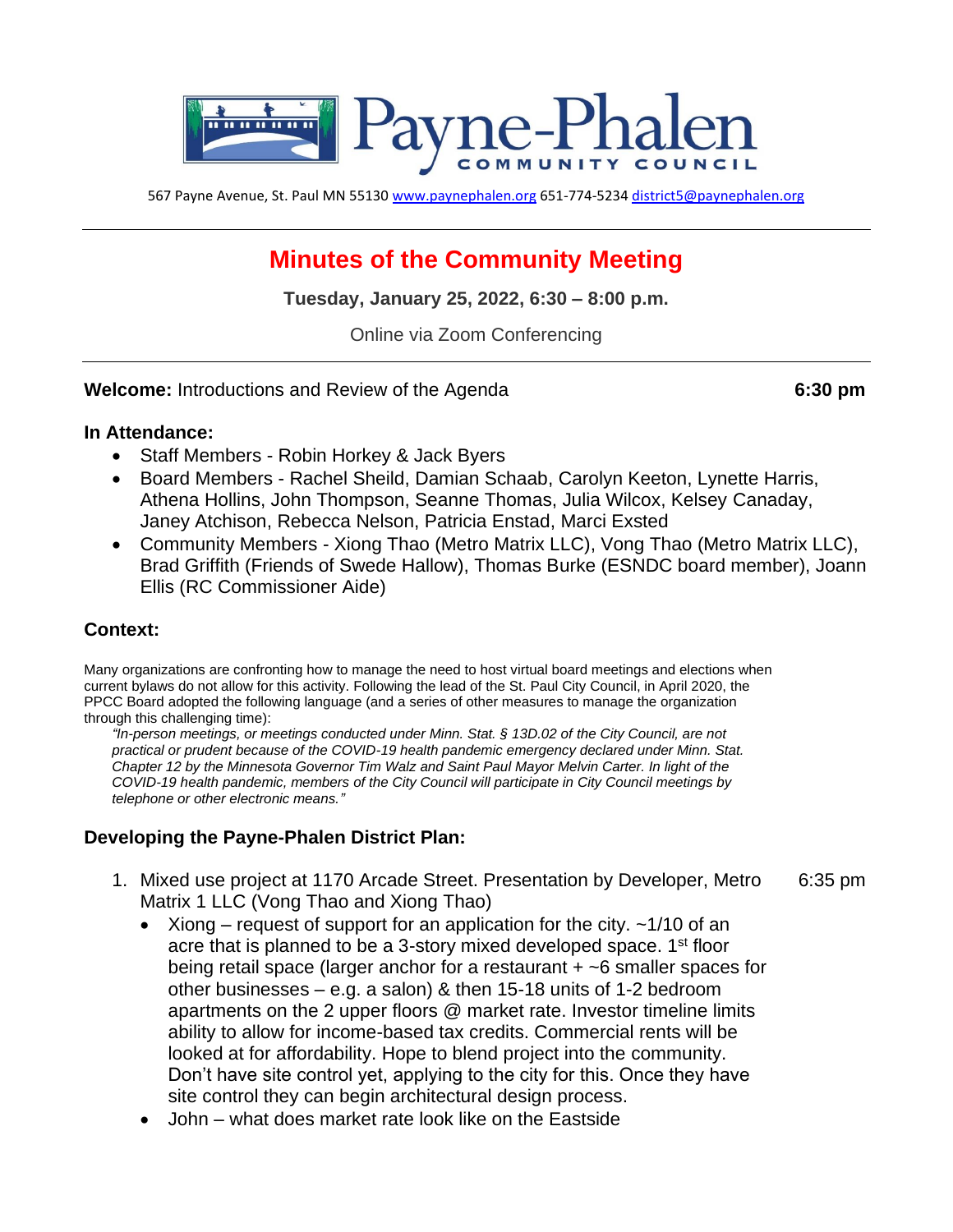- Xiong it's about \$1,100 for 1 bd & \$1,200-1,300 for 2 bd
- Brad are you looking at subsidies from the city + what about parking?
- Xiong not asking for subsidies due to timeline, as this typically takes 2- 3 years to get these…feel they won't be competitive w/size as well (15- 18 vs. 50+ unit buildings); no parking on-site, just on street.
- Thomas reiterated that the timeline is the reason for not having affordability, asked what would need to happen for affordability.
- Xiong hoping for site control this fall, hoping to break ground by early next year (at latest). Affordable housing dollars processes usually have 2 rounds (1 in spring, 1 in fall) & then you don't usually get selected on  $1<sup>st</sup>$ round, usually it's 2<sup>nd</sup> or 3<sup>rd</sup> -> which would set this back 2/3 years.
- Rachel are there potential businesses already identified or will it be an application process?
- Xiong none identified, just discussions w/a few businesses we know already that are interested in branching out. Will work on this more once city provides site ownership.
- Rachel mentioned focus on BIPOC businesses -> are you looking at anything in particular + how will you gather those?
- Xiong no real specificity. The anchor space will be built out like a restaurant but doesn't need to be. Smaller spaces are open to any kind of businesses open to ~500 sq ft. Initially thinking about hair/nail salons and the like that don't need very much space.
- Kelsey how many businesses (incubator spaces) would be approximated? …& you said Rose & Arcade w/on-street parking?
- Xiong hoping to have 6 spaces; confirmed location & parking details<sup> $\wedge$ </sup>
- Kelsey is the site vacant right now & what is the architect you're going to use?
- Xiong the site is vacant right now; no architect chosen yet, will send out RFP once they get the site, hoping to have a similar design to what's on Arcade currently.
- Patricia was there something there before?
- Xiong that's been vacant since I've been here (since last 20 years)
- Patricia we'll assume then, that it won't be a drug store. (joking)
- Xiong affirmed this, specified that they hope it will be used like a restaurant.
- Rachel what does the market say about need & demand for a restaurant in the area?
- Xiong not sure about Eastside in particular, aware of larger hurt in market due to COVID but hoping that since this is neighborhood-based & in a new building that it will be attractive.
- Damian even our best [people on COVID] cannot guess what things will look like in 18 months.
- Lynette what's the sq ft? + projection for the build out?
- Xiong  $-2,500$  for the total (anchor & 6 small spaces); build out will be 6 months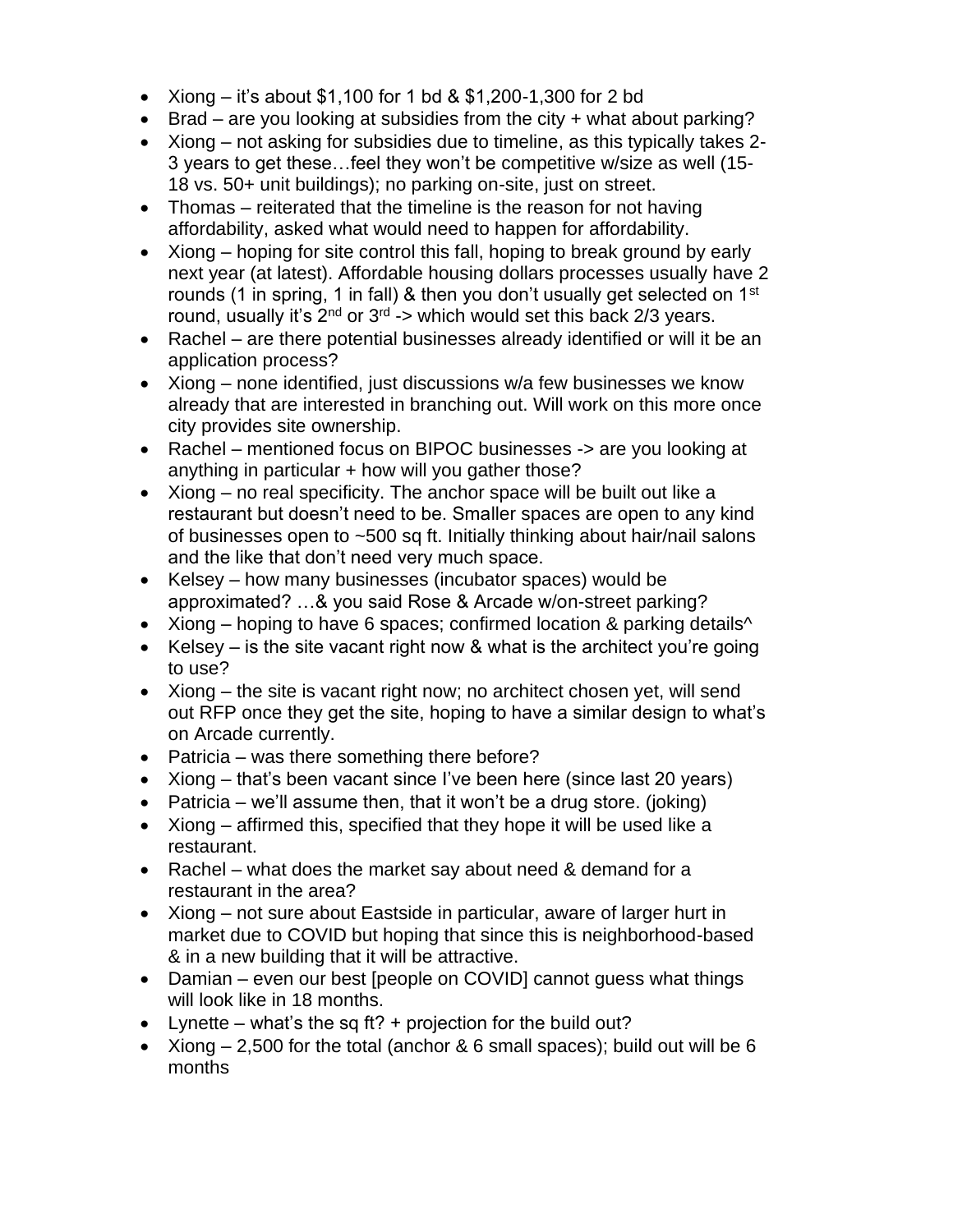- Kelsey parking can be congested, esp. around Walgreens. Face to Face has a huge parking lot that seems to be vacant. Wondering if this can be accommodated for that, just right across the street.
- Xiong that's something we could definitely have a conversation w/them about to use as overflow parking.
- -> Vong entered meeting, introduced himself. Talked about the idea that if they don't start developing, they'll never begin as BIPOC developers. Mentioned investing in their own communities.
- Xiong I started by career doing housing advocacy for families w/children at the local elementary. Very familiar w/the Eastside. Doesn't live in this part of St. Paul but shops & has family here.
- Patricia we've been talking about mixed use projects as a board, what we're looking for now is a motion regarding what we'd like to do…
- **Seanne moved to support the application.**
	- o **Carolyn seconded.**
	- $\circ$  Kelsey mentioned that space is becoming a tight commodity & she supports this. Wondered if she could suggest that... if one building goes up maybe a derelict building could be demolished…maybe that's another discussion.
	- $\circ$  Patricia yeah, that's another discussion. Took us to vote ->
	- o **Motion carries unanimously.**
- *2.* Update and Progress Report: Developing our community engagement 6:55 pm strategy for 2022: Discussion and organizing session led by the Engagement Subcommittee (Rachel Sheild, Julia Roberts, Justine Martin-LaCroix)
	- Rachel provided presentation; detailed how w/community engagement we should sometimes listen even before asking questions.
		- o **Requested sign up regarding connecting w/businesses & connections for outreach -> each of us choosing at least 1, spend time there before our next meeting to observe & begin community conversations.**
	- Damian is it first come, first serve sign up? -> Rachel yes [there are 16 on the board], so **everyone would probably need to sign up for 1-2**
	- Seanne are you looking for us to come back & share about the entity we agreed to visit?
	- Rachel I'm imagining this as: reaching out to learn more about what they do & next session would be to talk about good ways to ask questions, what to ask. How are people coming & going, how are they engaging w/the program, etc. Does it make sense to use [this modality vs. this one – e.g. a postcard v. asking questions at a table set up]
	- Damian if a board member have an existing relationship, should they naturally go in that direction..?
	- Rachel thinking for the sake of time, it would probably be best to utilize existing relationships
	- Seanne asked for the end game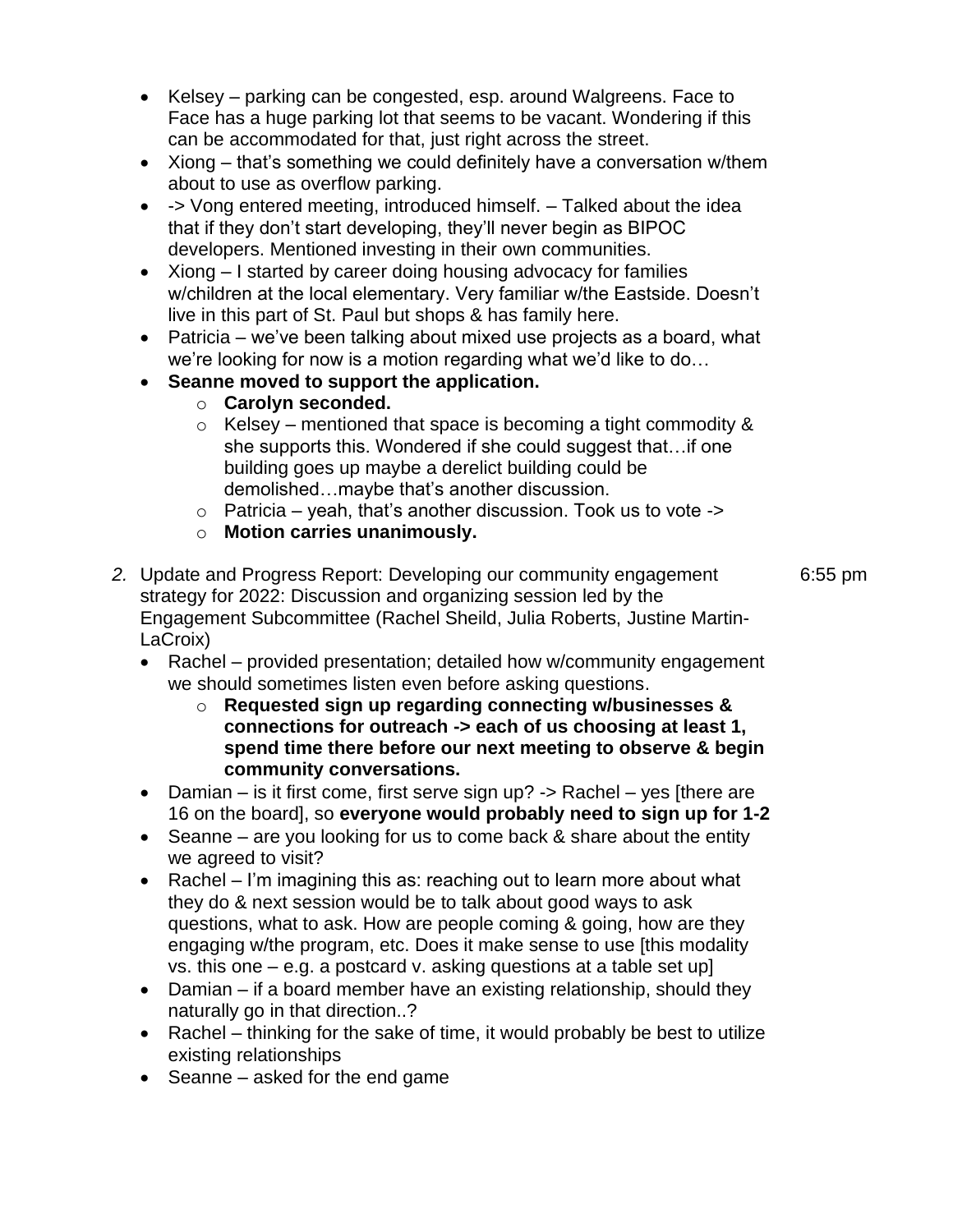- Rachel whether Spring or Summer, we have an approach for how to be present & gather data from the different orgs. Figuring out those vision pieces & what to ask & how to ask them.
- Patricia feels she would like some idea of a question or 2 as guidance
- Rachel [like a script]
- Patricia would be nice to have a reminder about listening. Talked about how this is a relationship & this would help w/a place to begin w/ease.
- Rachel will send out a shorthand script she has currently as a tool
- Julia first slide was helpful for framing
- Patricia **confirmed the timeline of having initial contact by our next meeting**

#### **Business items: 7:25 pm**

- 3. Hiring new staff: Environmental Justice Community Coordinator; full-time position. (Jack Byers, Executive Director)
	- Posted now on Indeed & MN Council of Nonprofits; working to get it on local colleges & tech school listings. -> **requested us to circulate.**
	- **Deadline is 2/15 with review on a rolling basis.**
- 4. PPCC Workplan for 2022: Reviewed and recommended for approval by the Executive Committee
	- No comments raised.
	- Patricia sought a motion to approve this plan.
		- **Lynette motioned to approve** did want to say how awesome it is that HourCar is being implemented here.
		- **Rebecca seconded.**
		- **Passed unanimously.**
- 5. PPCC Budget for 2022: Reviewed and recommended for approval by the Executive Committee
	- Patricia opened us for motions to approve or not approve.
		- **Rachel Shield motioned to approve.**
		- **Lynette seconded.**
		- **Passed unanimously.**
- 6. Create a Land Use, Transportation, and Environment ("LUTE") Subcommittee. Recommendation of the Executive Committee; For discussion with the full Board.
	- Jack subcommittee will ask details, "shake things out" & then make a recommendation. This will help us move more quickly w/decisions. Most boards have these. If no requests, no meeting would be required that month.
	- Patricia executive team recommendation is that we have one of these
	- Seanne no thoughts on getting it started, feels it's a good idea. Zoning applications & details being fleshed out & getting a motion is a better use of the board's time. Feeling (herself) over-extended, so she doesn't feel she could take this on, not sure how others are feeling.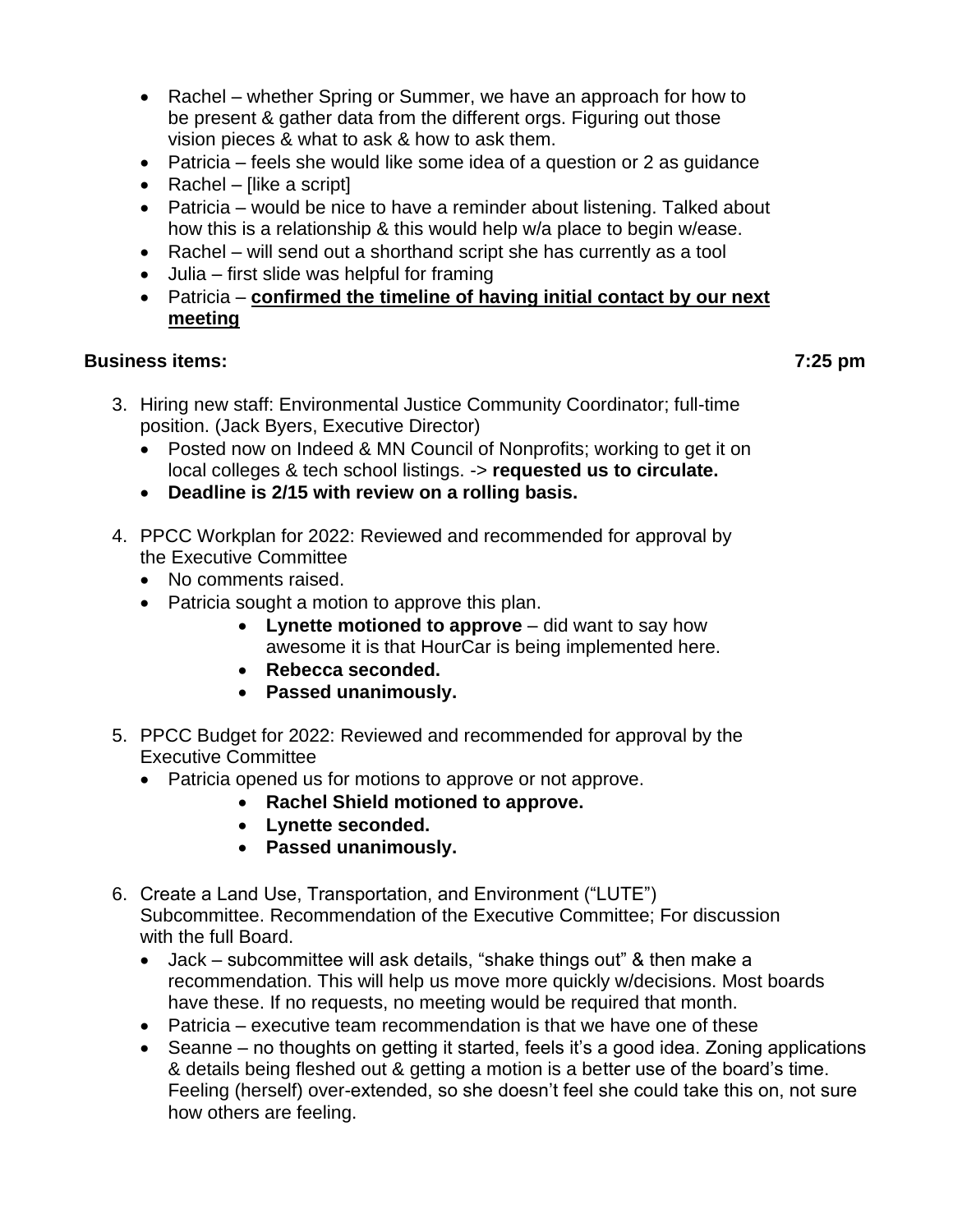- Jack the intention is that the subcommittee wouldn't meet for 90 minutes a month. If there's only 30 mins of work, then that's all the time they'd meet. ALSO, anyone on a subcommittee already wouldn't be asked to double-up unless they wanted to.
- Rebecca reiterated that if there's nothing to talk about, then we don't. It could be as quick as a 15-minute meeting. Echoed that this frees up the rest of the board's time.
- Lynette wouldn't be able to commit to any additional subcommittees
- Athena feels this is a good idea, just a matter of finding people. Had past issue of smaller committees where some folks would show and some wouldn't. Asked if it would help to rotate the committee (6 month tenure) & then transfer off, or not sure if that makes things more complicated.
- John a lot of times people want to do work but people want to be paid for their time. A lot of our parents did this in their own time. I would commit as much as I could to help this committee do the best he could. **Open to [joining].** Feels it's a nobrainer since he knows a lot of people that would benefit by not missing out.
- Patricia [noted the time] we agree it's a good idea but we haven't figured out who is on it **other than John**.
- **Julia – I am part of the engagement subcommittee but if I'm needed on another, I would be open to two (prefers if she is just on 1)**
- **Carolyn – on both Exec & nominating board but is open to step up & participate when she can**.
- Brad Griffith it's an opportunity to recruit others from the community to be part of the committee.
- John agreed, feels he could see about recruiting some folks.
- **Kelsey – let me know where I can fill in gaps.**
- **Patricia – finds it interesting, willing to participate.**
- **Rebecca – I'm on it.**
- Patricia so this group can meet & discuss how we can be open to community members.
- **Both Marci & Athena will be free***-er* **in 6 months for this.**
- 7. PPCC Monthly Financial Report and Status (Janey Atchison, Treasurer)
	- Janey #7 in the packet. We went a touch over the December budget but Jack has done a great job bringing in revenue for District 5. Next year, the budget we looked at includes new income w/growth in org.
	- Patricia opened to a motion to accept the report
		- o **Athena motioned to accept** 
			- o **Rebecca seconded.**
			- o **Passed unanimously.**
- 8. Approval of minutes: (Marci Exsted, Secretary)
	- **Patricia motioned to accept.**
	- **Seanne seconded.**
	- **Passed unanimously.**

## **Updates and new business: 7:50 pm**